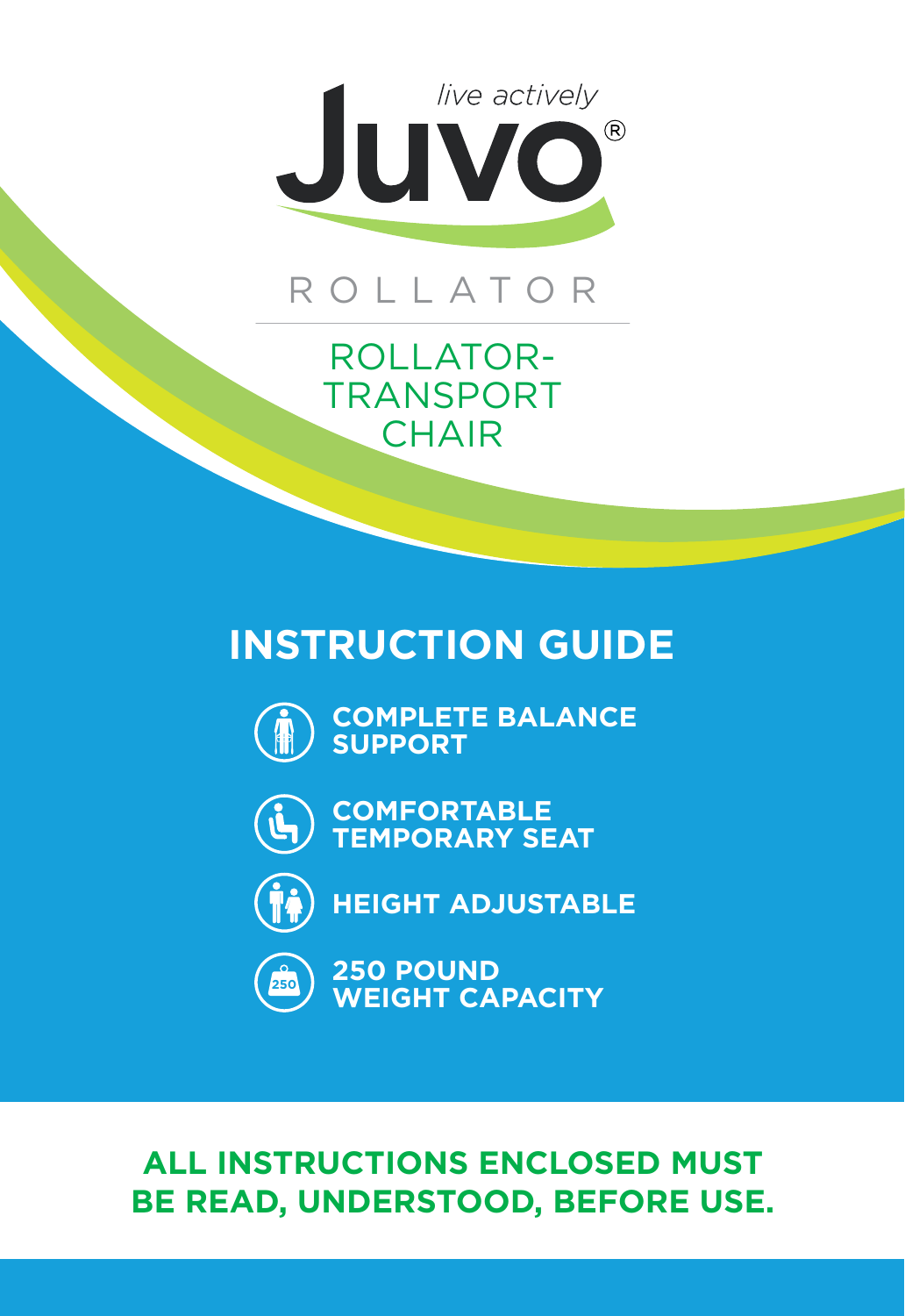

## **TWO PRODUCTS IN ONE**



#### **CONTENTS:**

Carefully remove the Rollator-Transport Chair frame and parts from the box and inspect them for any damage or missing parts that may have resulted from shipping.

Call 1.844.277.6191 TOLLFREE with any questions.

#### **PARTS INSIDE BOX:**

- (1) Unit (backrest, wheels, seat already attached)
- (1) Carry bag
- (2) Foot rests (left and right)
- (1) Instruction Guide (Must be read **completely** before use)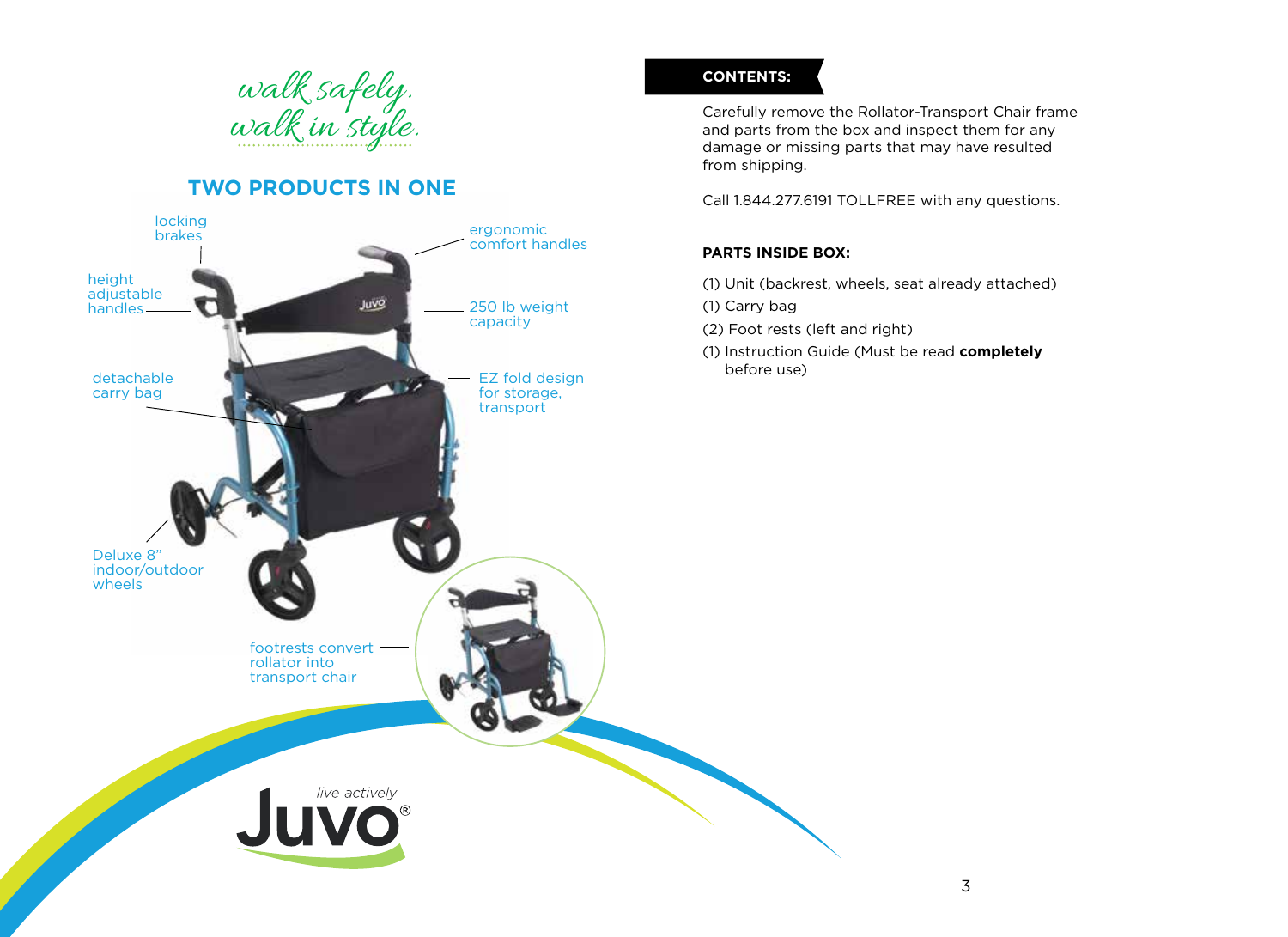

### **ASSEMBLY INSTRUCTIONS:**

1. Place unit on the floor, seat facing up (see image 1). Push down on seat until it is locked in place (see image 2).





**5**

**4**



#### 3. **For Transport Chair mode:**

Attach footrests over extension pins above the front wheels and swing into postion until latches click securely into place (see image 3,4). Fold footplates down into position.

- 4. Backrest should face back of unit, over back wheels, for Transport Chair mode (see image 5, 11).
- 5. Backrest should face forward, over front wheels, for Rollator mode (see image 1).

#### **OPERATING INSTRUCTIONS:**

#### **1. TO OPEN ROLLATOR-TRANSPORT CHAIR**

- Place unit upright on floor (see image 1)
- Push down on seat until it is locked in place (see image 6).

#### **2. TO CLOSE ROLLATOR-TRANSPORT CHAIR**

• Lift up on sewn handle in middle of seat until unit folds in (see image 7).

#### **3. TO ADJUST HANDLE HEIGHT:**

- User should stand behind unit with arms hanging at their side and feet lined up with rear wheels (see image 8).
- Handles should be even with wrists for proper fit.
- Use push pins on sides of handle uprights to adjust height accordingly. Make sure push pins are fully engaged in holes and handles are same height (see image 9).

#### **4. ROLLATOR MODE**

- Backrest should be flipped to front of unit over front wheels (see image 1).
- Footrests can be removed (see Assembly Instructions) or folded back and clipped to side of unit. Flip front footrests up. Unclip latches near extension pins by pulling away from the unit to release the footrest. Swing footrests back on side of unit. Click footrests into plastic clamps to hold into place (see image 10).

#### **5. TRANSPORT CHAIR MODE**

- Flip backrest so that it faces back of unit, over back wheel (see image 5, 11).
- Make sure footrests are in correct position (see image 12, next page) Refer to Assembly Instructions #3.











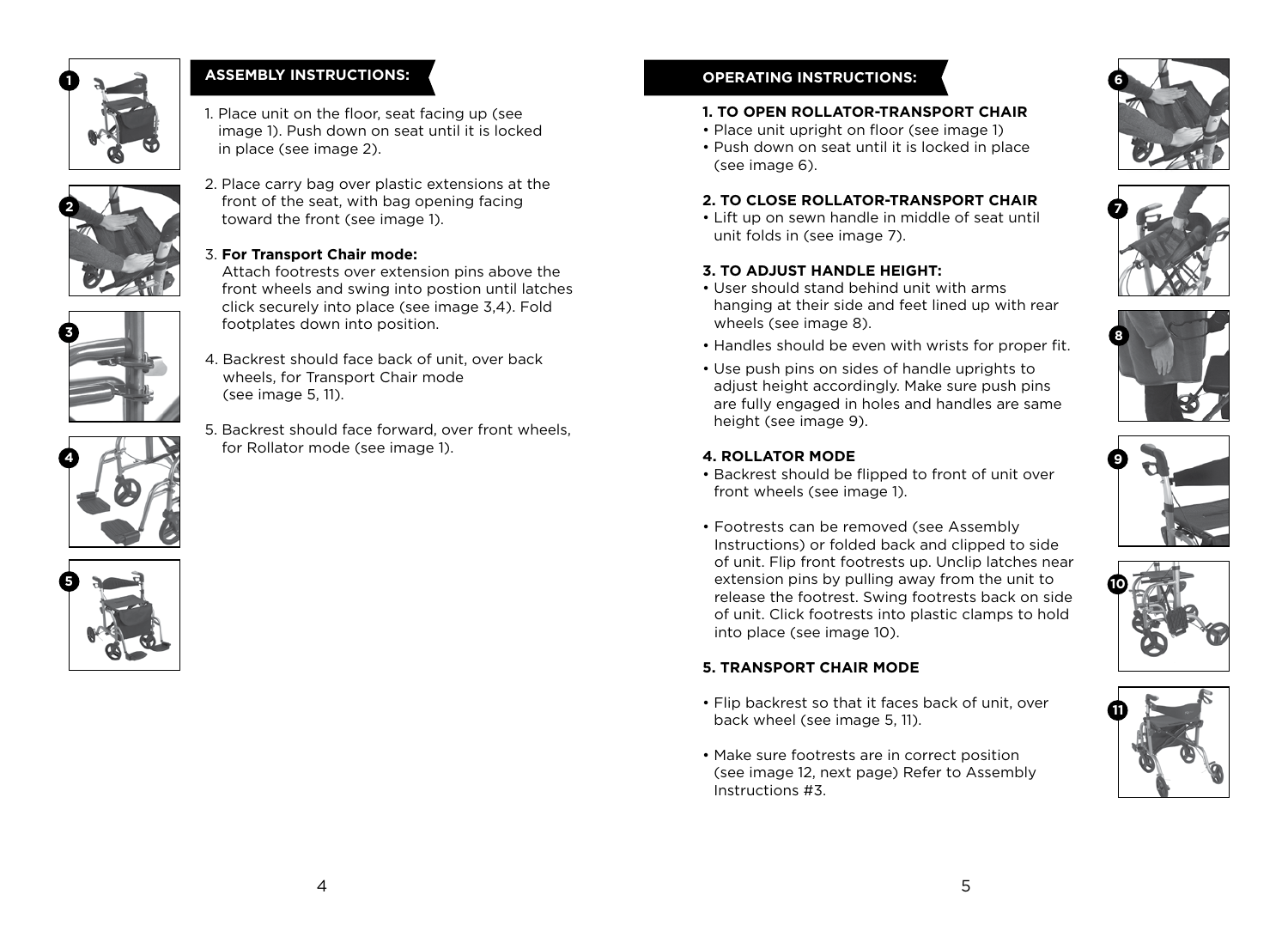

#### **6. BRAKES**



# **14**



- Squeeze the brakes to stop the Rollator-Transport Chair (see image 13).
- Push the brakes straight down to the locking position (see image 14).
- BRAKES MUST BE IN THE LOCKED POSITION WHENEVER SITTING ON THE ROLLATOR-TRANSPORT CHAIR. ALWAYS ENGAGE, DISENGAGE BRAKES SIMULTANEOUSLY.

#### **4. CHECK HAND BRAKES**

- Hand Brakes should be in working order after assembly.
- Check Hand Brakes periodically for proper function.
- Squeeze the hand brakes and check to ensure that the metal brake arms engage the wheels and stop the Rollator-Transport Chair (see Image 15).
- Push the Hand Brakes DOWN into their locking position and check to ensure that the metal brake arms engage the wheels and stop the Rollator-Transport Chair (see Image 15).

#### **5. HAND BRAKE ADJUSTMENT**

- Hand Brakes should be in working order after assembly.
- However brakes can loosen during normal use.

#### **TIGHTEN BRAKES**

- Place Rollator-Transport-Chair upright on floor.
- Loosen nut at top of brake shoe assembly, near back wheel. Turn **counter-clockwise** until desired tension is achieved (see image 16).
- Test by squeezing hand brake ensure that metal brake shoe fully engages the wheel.
- Adjust as needed.



#### **LOOSEN BRAKES**

- Place Rollator-Transport Chair upright on floor.
- Loosen nut at top of brake shoe assembly, near wheel. Turn **clockwise** until desired tension is achieved (see image 16).
- Test by squeezing hand brake ensure that metal brake shoe fully engages the wheel.
- Adjust as needed.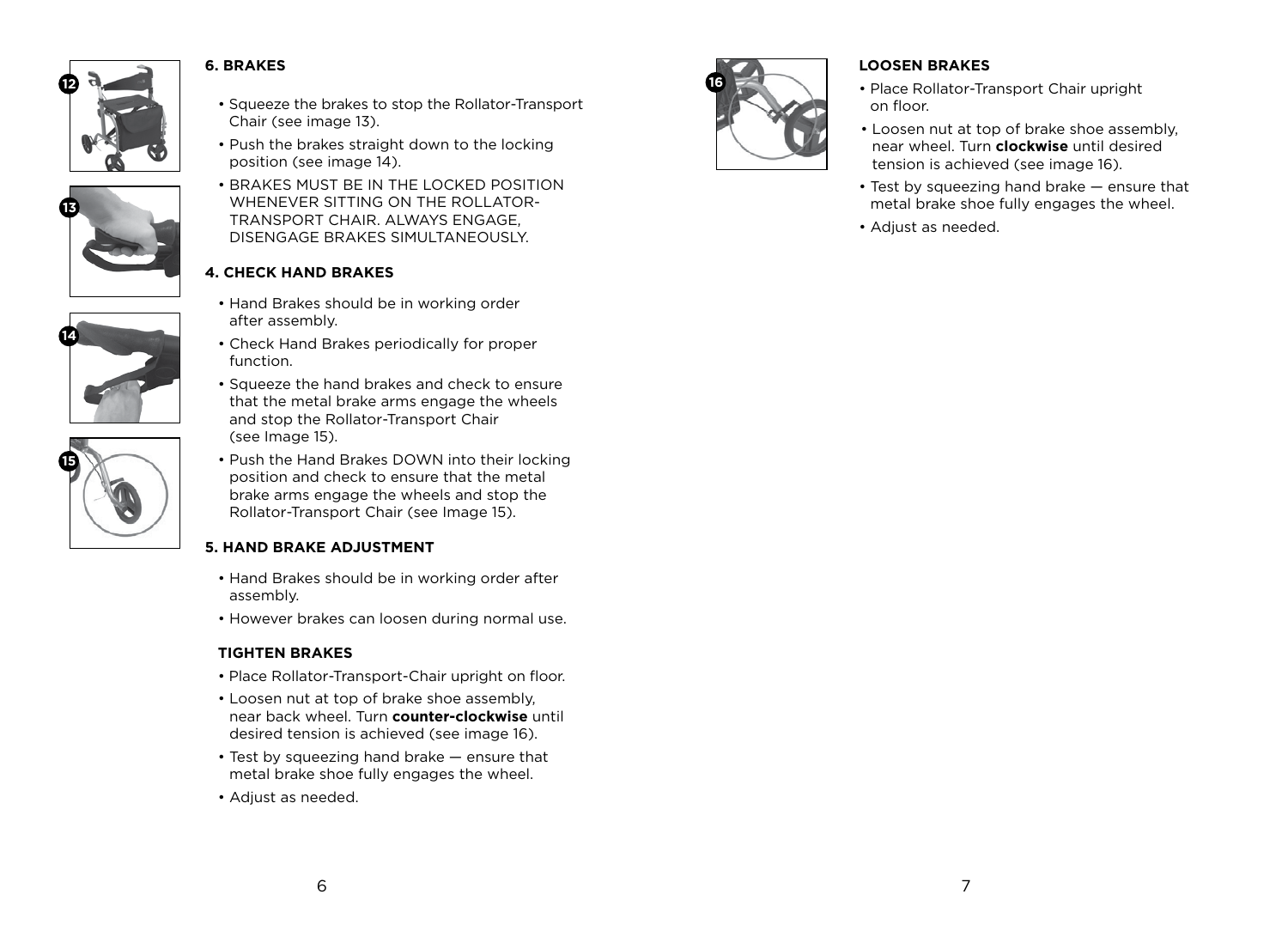#### **SAFETY PRECAUTIONS:**

#### 1. READ ALL ASSEMBLY, OPERATING INSTRUCTIONS BEFORE USE

- 2. Please make sure Rollator-Transport Chair is fully opened, seat is pushed down all the way (see image 2).
- 3. Make sure all knobs, nuts, bolts are fully tightened. Check regularly to ensure they are secure at all times
- 4. Make sure Rollator-Transport Chair is level, handles are level as per Operating Instructions #3.
- 5. Test Rollator-Transport Chair for stability before applying full weight to hand grips or seat.
- 6. Test brakes before using
- 7. ALWAYS LOCK BRAKES BEFORE SITTING, please refer to Operating Instructions, #6 Brakes and Image 14
- 8. Replace tires when significantly worn or damaged
- 9. Caution: Keep hands clear of frame when folding
- 10. Maximum weight capacity 250 lbs.

Call Juvo Products Customer Service Toll Free: 1.844.277.6191 with any questions

#### **JUVO PRODUCTS, LLC ROLLATOR LIMITED LIFETIME WARRANTY**

Juvo takes great pride in providing products of superior quality, design and function.

This Limited Lifetime Warranty applies to Rollator products manufactured by or on behalf of Juvo Products, LLC, (Juvo), under the brand name "Juvo®" and referred to in this Limited Lifetime Warranty as "Product."

Product is warranted to be free from defects in materials and workmanship for so long as the original owner owns such Product. In the event of any such defect during the warranty period, Juvo® will remedy the defect as described herein, without charge to the purchaser, as soon as practicable. The remedy will consist of repair or replacement of the Product, or refund of the purchase price, at the discretion of Juvo® after opportunity to inspect the alleged defect or photographs thereof. All freight and labor charges will be the responsibility of the purchaser.

This Limited Lifetime Warranty applies to the original owner only and is non-transferable. This Limited Warranty does not cover:

- Labor for any inspection.
- Labor for replacement of any defective item(s).
- Incidental or consequential damages.
- Minor cosmetic defects, which do not affect performance or integrity of a part or the entire Product.
- Non-durable parts that are subject to normal wear and tear, such as Wheels, Hand Grips, Padding, Cables-Brakes, Upholstery, Bag, Plastic Parts.
- Vandalism, improper use, or negligence of the owner.
- Scratches or scrapes to materials or parts, dents, tears in fabric, or other issues that arise out of normal use of the Product.

This Limited Lifetime Warranty applies to Product purchased for personal use only. Product purchased for institutional multi-use environments are excluded from this warranty.

Juvo® Products have been designed for safety and quality. Any modifications made to the original Product could damage the structural integrity of the unit leading to failure and possible injury. Modification of the original Product voids any and all warranties and Juvo® assumes no liability for any modified Products or consequences resulting from failure of a modified Product.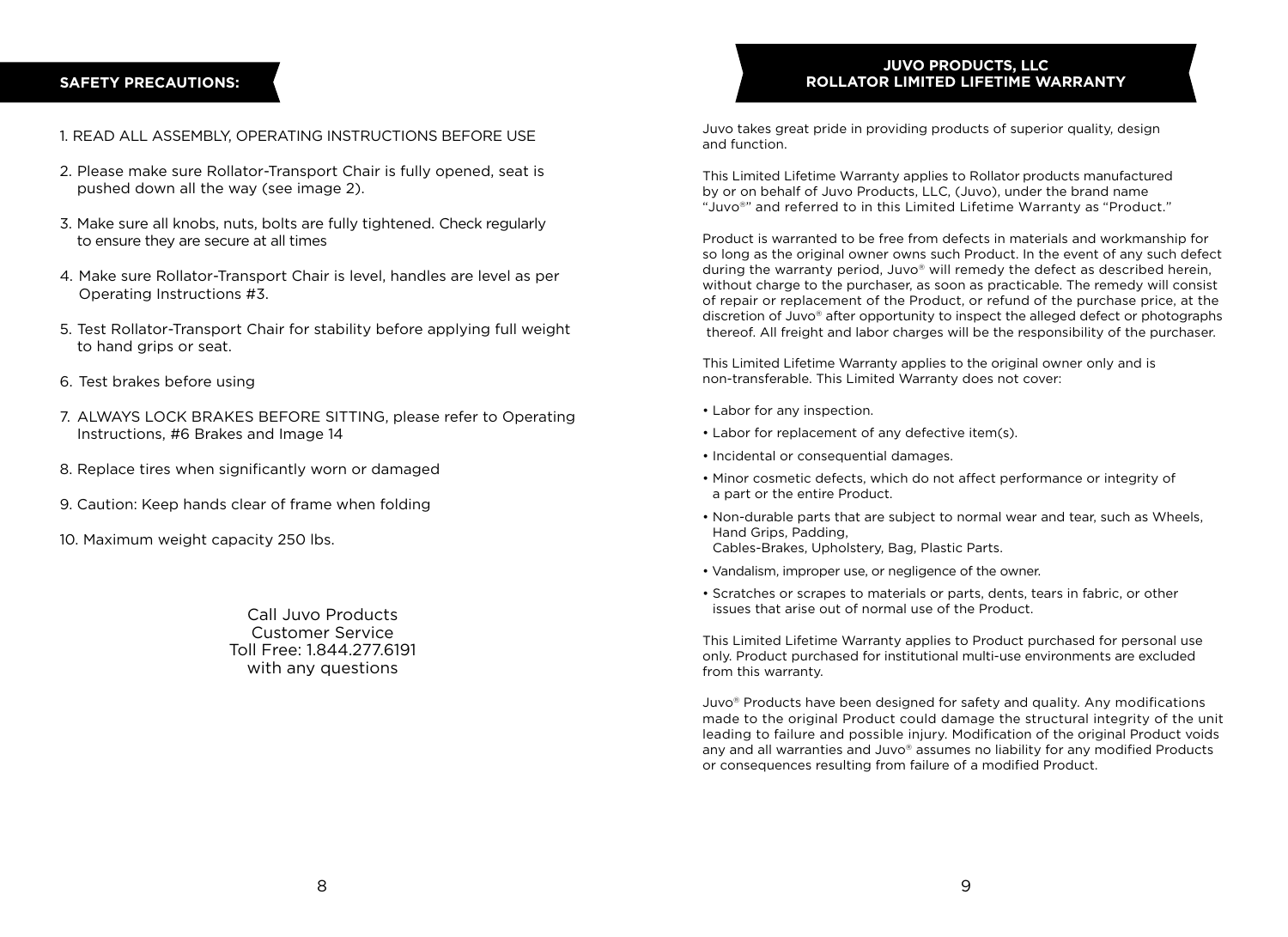Warranty Claims: The purchaser must notify Juvo directly of any claims under this Limited Lifetime Warranty within seven (7) days following the discovery of the problem. To make a claim under this Limited Lifetime Warranty, the Buyer should contact Juvo Products, LLC at:

> **111 North Street, Suite 205 Barrington, Illinois 60010 Attention: Customer Service**

#### **TOLL FREE CUSTOMER SERVICE: 844.277.6191**

A copy of the original purchase receipt should accompany any claim under this Limited Lifetime Warranty.

Juvo shall have no obligations under this Limited Lifetime Warranty if the purchaser fails or refuses to reasonably cooperate in Juvo's investigation of the claim (such as failing to provide photographs and or written documentation of the claim). If Juvo determines there are defects covered by this Limited Lifetime Warranty, Juvo will have up to thirty (30) days after receipt of notification to process the purchaser's claim.

This Warranty gives you specific legal rights. You may have other rights as well which vary from state to state or province to province. This warranty excludes all consequential damages, however, some states do not allow the limitation or exclusion of consequential damages and therefore this limitation may not apply to you.



# **LIFESTYLE PRODUCTS**

that improve mobility and safety around the home







DRESSING





**SAFFTY** 

OPENING



REACHING

TOILETING







BATHING

**SURGERY** RECOVERY



CARRYING

DAILY LIVING AIDS



#### **SEE ALL JUVO LIFESTYLE PRODUCTS AT JUVOPRODUCTS.COM**

Made in China